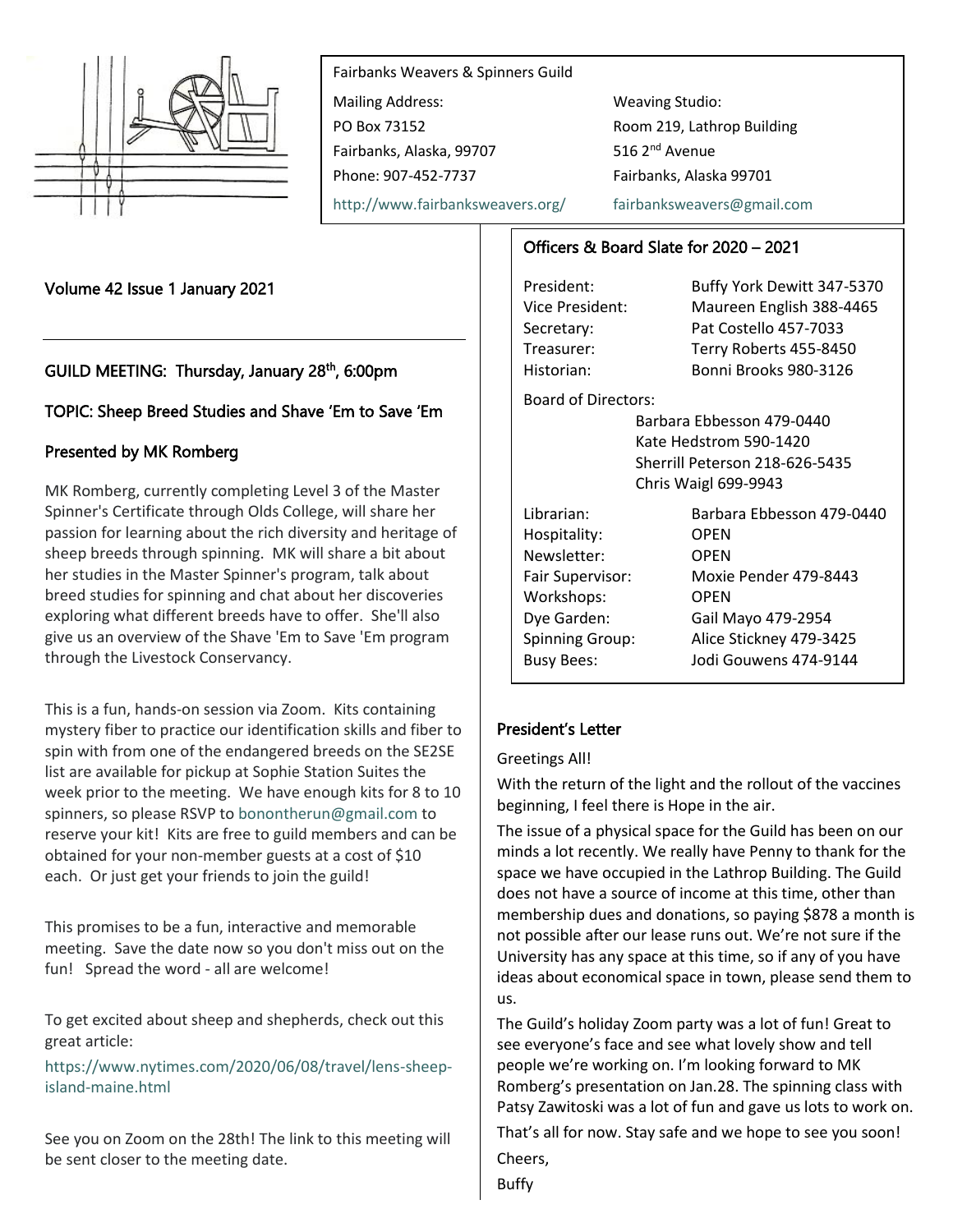## The Guild Bookshelf by Bonni Brooks



Beyond Craft – the Art Fabric Mildred Constantine and Jack Lenor Larsen

Picking just one book to recommend this month was a nearly impossible choice! Faced with Peter Collingwood's rug books, a treasure trove of tapestry books and exhibition catalogs, an entire section on Navajo weaving, all of Johannes Itten's books on color and more, selecting just one seemed an impossibility. Then I looked on the top shelf and spotted a book that I would gladly put on the "desert island" list – if you could take only one book to a desert island for a year, what would it be?

First published in 1972 during a creative explosion in the fiber arts, Beyond Craft - the Art Fabric takes a deep dive into the work and biographies of 28 fiber artists, defining along the way what elevates fiber art from its more practical craft and home textile roots. Several of my favorite artists are featured in the pages of this book – Lenore Tawney, Barbara Falkowska and Claire Zeisler to name a few. The photographs alone are astounding with black and white illustrations showing the depth and texture of the work followed by full page color photographs taken with a such a sympathetic eye that you find yourself feeling it might just be possible to touch the page and feel wool or silk under your fingertips.

While it would be a real treat to just flip through the hundreds of pictures – each and every one another "wow!" – it's well worth pausing to read about each artist. Each profile is presented with depth and sensitivity, talking about the artist and the work with real effort given to honor the materials and process as well as the composition.

When I started weaving, an artist friend of mine said of this book, "If you own just one weaving book, make it this one." While I do also find it helpful to have a couple of "how to"

books on the shelf, there's no question that this is the book that keeps inspiring me to explore.

We have two copies of Beyond Craft – the Art Fabric in the library. One is available for loan by contacting me at [bonontherun@gmail.com](mailto:bonontherun@gmail.com) and the other is being offered to guild members for a donation of \$45.

And, as always, if you need inspiration or information from our library, just drop me a line!

Happy reading and happy weaving!



#### **Intro to Tapestry Weaving at the Folk School**

## [https://folk.school/events/event/intro-to-tapestry](https://folk.school/events/event/intro-to-tapestry-weaving/)[weaving/](https://folk.school/events/event/intro-to-tapestry-weaving/)

Have you ever wanted to give tapestry a try? In this monthlong class, guild members Mina Doerner and Bonni Brooks will cover all of the fundamentals for success. The design options are up to you! We'll be working on small looms with a mechanism for holding good tension - no more loose or wandering warps! All of the equipment and supplies are provided, though you're always welcome to raid your own stash as well. The class will be a blended approach using video, Zoom and small group direct feedback with instructors. Warping instructions will be offered in person at kit pickup, appropriately masked and distanced. Tell your friends - this workshop is appropriate for fiber lovers with no previous weaving experience and will also cover techniques helpful to those with a bit of tapestry experience under their belts.

Also, keep an eye out for more workshops in the future at Calypso Farm[, https://calypsofarm.org/](https://calypsofarm.org/) and A Weaver's Yarn,<http://www.aweaversyarn.com/> and, of course, the guild!

### Dues Increasing in 2021 – Feedback Requested

The board members have been considering options for raising money to pay bills and rent on whatever space becomes available. We'd love to hear your input.

One option is to increase dues. We want to start offering members monthly meetings with more value. For example, the session MK is doing for us would cost \$12.50 per person, plus materials, if offered through The Folk School.

We're also hoping to get out more newsletters where we'll offer free listings of items for sale and free advertising for your fiber related business.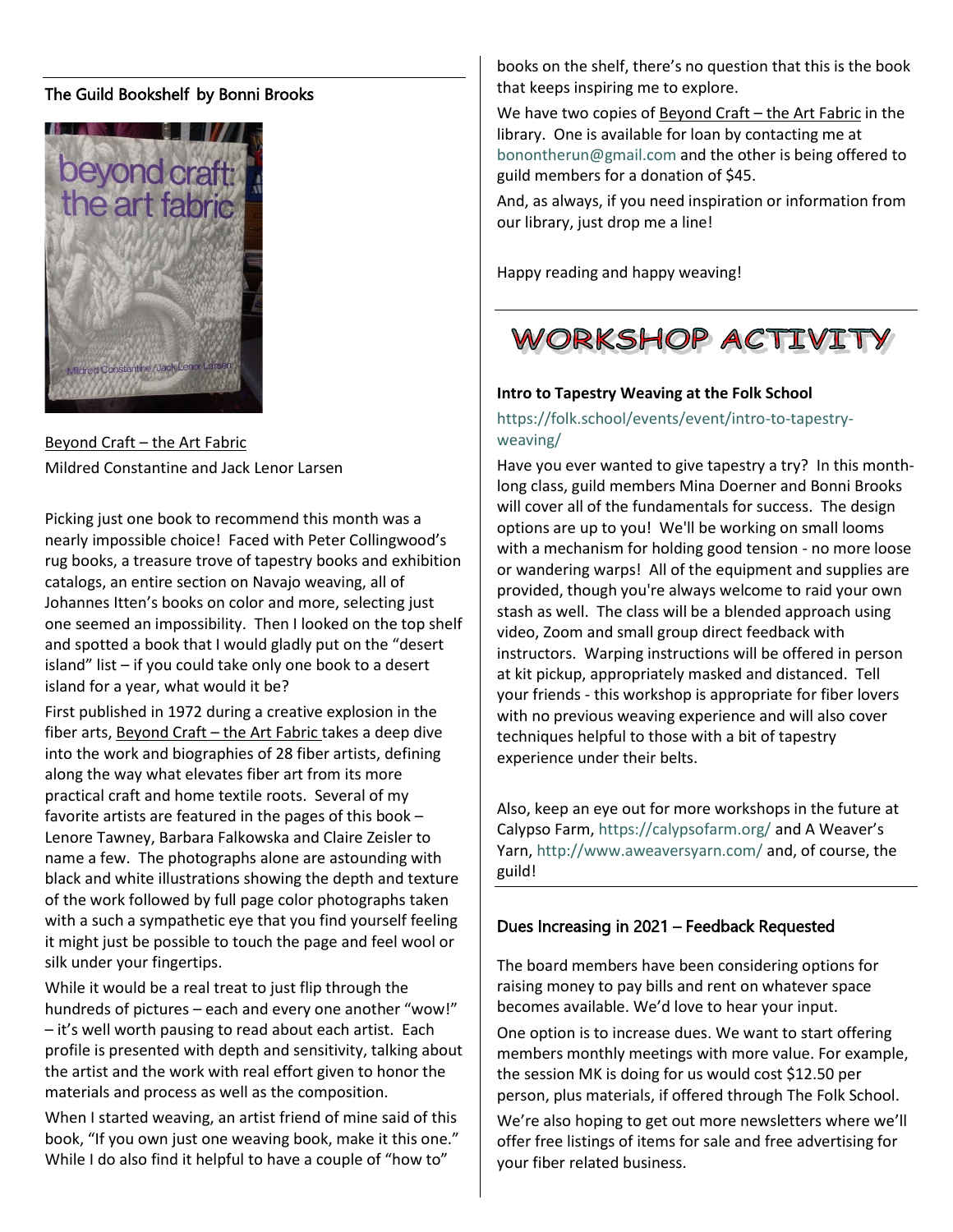# Fairbanks Fiber Festival Recap by Terry Roberts

Normally, the Fairbanks Fiber Festival is in early October, but this year everything changed. Since things had to change, the FFF Board decided to expand opportunities for vendors, demonstrations, and classes by turning the weekend event into a month-long on-line event. It was challenging and the Fiber Festival Board had a steep learning curve to tackle, but we are pleased with the result. There were 2 weekends of live sales with our local Alaska vendors - 64NorthFibersAK, Calypso Wool, Eager Spinners Farm, GotchaGah, Hayseed Hopes, K3tog Hand-Dyed Yarns, Rock Pile Designs, The Net Loft, UAF LARS, wee ewe knits, White Fireweed Farm. Many of them had discounts during the month of November, and while those are not available, you can watch the vendor videos and see what they have available.

There was also a wonderful variety of demonstrations: Rabbit Basics, Musk Ox handling, Weaving, Spinning, Dying, and an incredible video about The Gansey Project that The Net Loft has been doing. Follow the link below to watch the demos.

Here are links to various ways to see what went on at The Fairbanks Fiber Festival this year.

### Facebook Pages:

[https://www.facebook.com/FairbanksFiberFest,](https://www.facebook.com/FairbanksFiberFest) [https://w](https://www.facebook.com/groups/Fairbanksfiberfestival) [ww.facebook.com/groups/Fairbanksfiberfestival](https://www.facebook.com/groups/Fairbanksfiberfestival)

Demo videos: [https://www.facebook.com/FairbanksFiberFest/videos/?vie](https://www.facebook.com/FairbanksFiberFest/videos/?view_public_for=217945522001023) [w\\_public\\_for=217945522001023](https://www.facebook.com/FairbanksFiberFest/videos/?view_public_for=217945522001023)

Web Page:<https://www.fairbanksfiberfestival.com/>

### YouTube Channel:

[https://www.youtube.com/channel/UCxvIssY3twUX05Hw](https://www.youtube.com/channel/UCxvIssY3twUX05HwWsMyt-g) [WsMyt-g](https://www.youtube.com/channel/UCxvIssY3twUX05HwWsMyt-g)

## Swatch of the month: January Mystery Swatch



Here is this month's Mystery Swatch. What is the structure? Did we do this in our sampler in Penny's first class? I will give you a hint: the fabric is thinner than a very fine tea towel the warp threads are so fine.

Send your comments t[o slpeterson2@alaska.edu](mailto:slpeterson2@alaska.edu) and we'll print them in the next newsletter.

## Answer to the November Mystery Swatch:



The answer for the previous mystery swatch: Yes!!

Here is what is on the label for the draft: "Interlacement. Stars and Squares. August 1996. Ends 1-63. Picks 1-86. 12 Shafts. File: SPECIAL.DES" Vicki's File system??? Here is a short summary

of the letter accompanying the swatch:

Written by Vicki (from California) to Penny.

Vicki wove and sent the sample after speaking to Penny about it at Convergence.

Prior to the conversation, Penny wove this structure for felting. My question: They were speaking about deflected double weave, right?

Vicki is interested in additional drafts using this structure and the origin of the draft Penny used.

If you would like a copy of the letter, and a (woot woot) color copy of the draft, email me your snail-mailing address. As many of us know deflected double weave was one of Penny's explorations and she used it for the woven fabric in her mittens. Oh, I miss her.

Thanks so much for your responses!!!! -Sherrill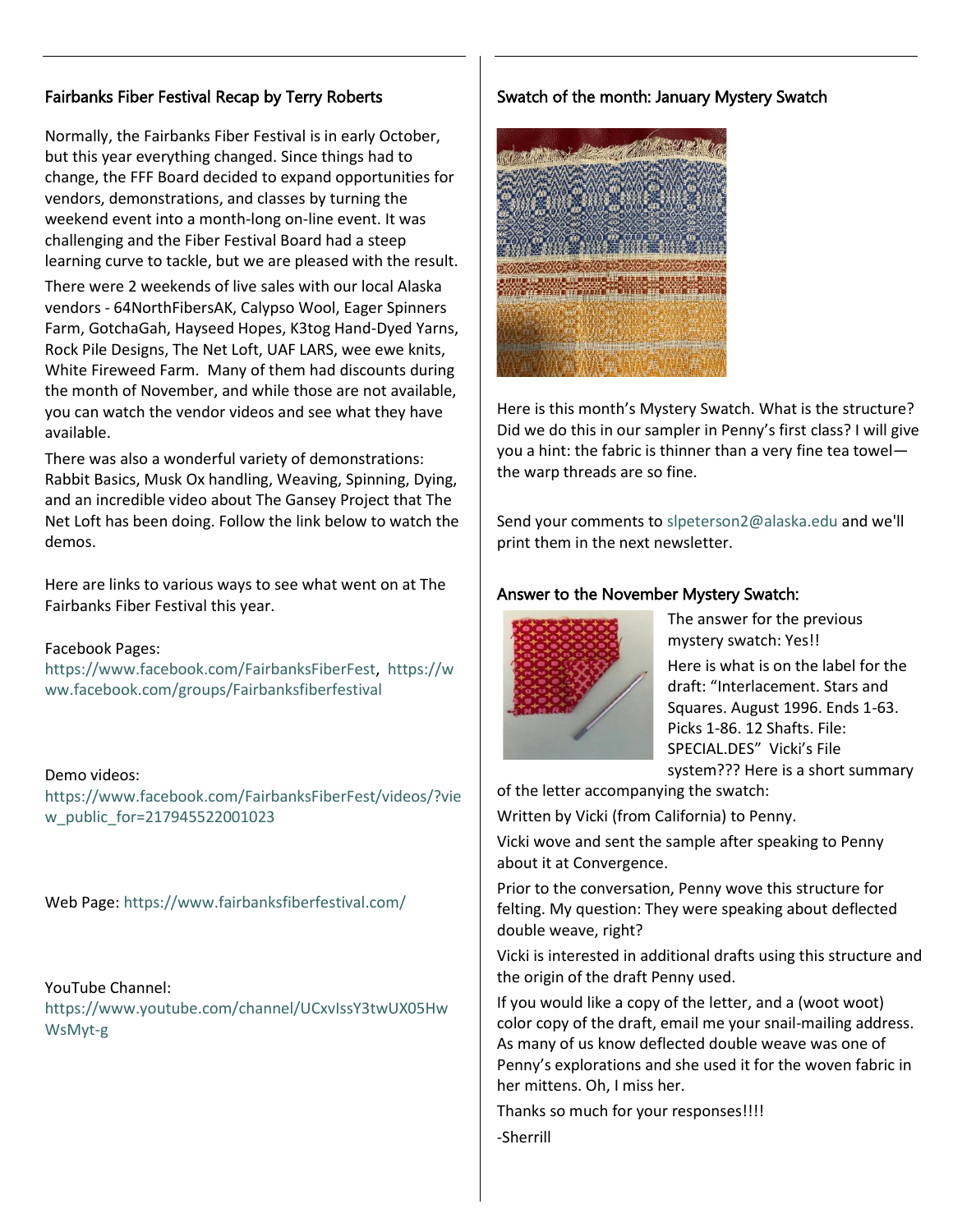## In Memory of Penny

I almost shared birthdays with Penny. Hers was a few days before mine and a year apart. We'd often celebrate. Penny was a wonderful person and so genuinely willing to teach and share her skills and even her financial support for the Guild and anyone who was interested in learning to weave. I think she was with me in the University's weaving class taught by Fran Reed in a large room on the 3rd Floor, Eielson Building on campus in the 1980's, or perhaps she came to Fairbanks a little later. But anyway, she had the bright idea of keeping the Weaving curriculum going when that room became needed for the Accounting department.

The Weaving classes were briefly in Fairbanks on the 2nd floor of a shop on Cushman Street, then the looms were moved out to Moose Creek. In wintertime the drive to Moose Creek was too much to ask of the students so the looms belonging to the University were stored until Penny had the idea of renting space in the Lathrop Building, probably mostly at her own expense and with Ken's help and support. She also persuaded the University to include Weaving in their curriculum on an optional credit basis.

When the Guild needed more space, Penny rented more and more of the 2nd Floor ostensibly for herself, but always shared with weavers. She eventually had the whole floor, though I rented one studio room from her for a short while. Penny encouraged all weavers to attend the triennial weaving Convergences. I shared a room with her at one in Vancouver, but she went to almost every Convergence and always came back with volunteers. Penny was always involved with setting up workshops in spinning and weaving and bringing in experts from Outside.

I copy here my personal list of workshops almost all of which Penny organized or had something to do with. [Editor's note: List not included in newsletter. Please email the guild if you would like a copy of the list of Helen's workshops.]

To say she is missed is an understatement.

en de la contrata de la contrata de la contrata de la contrata de la contrata de la contrata de la contrata de

## For Sale – Studio Update

"You're gonna need a bigger boat." - Roy Scheider as Martin Brody in the 1975 movie Jaws

Well, maybe we don't need a bigger boat, but we certainly need some more space to put all of the items we're gathering together! Here's a list of items we are certain need a new home. If you're interested in any of these, please email the guild at [fairbanksweavers@gmail.com](mailto:fairbanksweavers@gmail.com) and we'll get back to you!

### **Items Available for Free**

-Loopers! We have boxes and boxes of loopers for weaving! -Paper for your warp…maybe some cardboard tubes, too. -Wooden frames for painting on canvas. Various sizes. -Strips of fabric for rag rugs. We have bags and bags of these for free.



-There is also a futon and possibly a sofa that we'd love to get rid of.

### **Items Available for a Donation**

-Strips of fabric for rag rugs. There are about 10 spools of fabric, various widths and colors.



-Balls of Pendleton selvages for weaving rugs. Various colors/prints available.